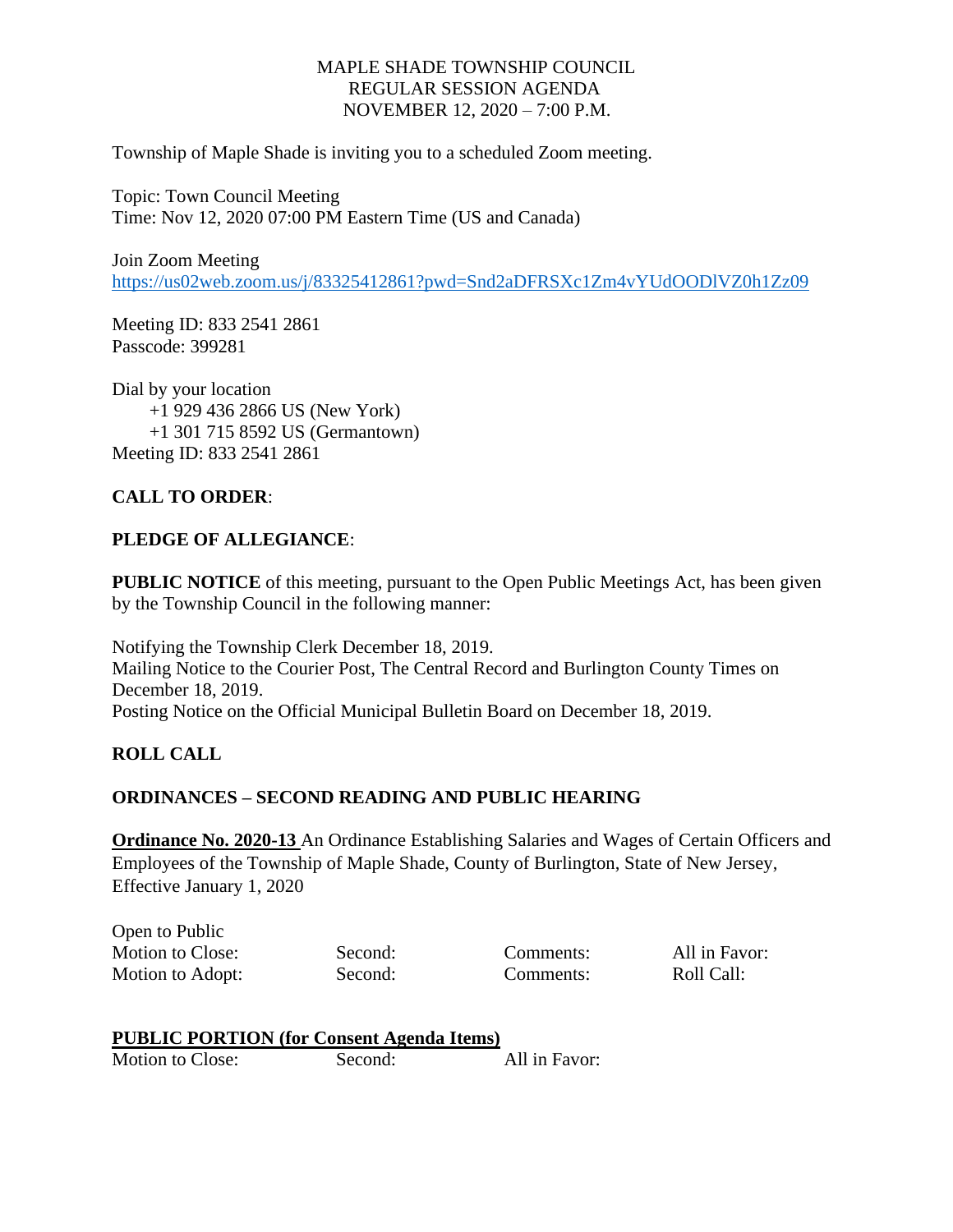## MAPLE SHADE TOWNSHIP COUNCIL REGULAR SESSION AGENDA NOVEMBER 12, 2020 – 7:00 P.M.

#### **CONSENT AGENDA**

**Resolution No. 2020-R-165** Resolution Authorizing the Transfer of Appropriations

**Resolution No. 2020-R-166** Authorize Utility Engineering Design, Permitting, and Construction Phase Services for the Replacement of the Grit System and Tank Cleaning at the Park Avenue Wastewater Treatment Plant for an Amount not to Exceed \$78,500.00

**Resolution No. 2020-R-167** Authorize Utility Engineering Design and Construction Phase Services for the Replacement of the Sludge Press Feed Pump at the Park Avenue Wastewater Treatment Plant for an Amount not to Exceed \$3,800.00

**Resolution No. 2020-R-168** Award Contract to Lawmen Supply Company, 7150 Airport Highway, Pennsauken, NJ (08109) for Police Uniforms

**Resolution No. 2020-R-169** Award Contract to Henry Schein, Inc., 135 Duryea Road, Melville, NY (11747) for Lifeline ARM Automated Chest Compression Devices in an Amount of \$32,056.00

**Resolution No. 2020-R-170** Authorize Purchase of 2020 Chevrolet Malibu LS 1FL Sedan Police Vehicle Under New Jersey State Contract #19-FLEET-00953 (T0099) in the amount of \$16,851.40

**Resolution No. 2020-R-171** Rescinding Resolution 2020-R-60

**Resolution No. 2020-R-172** Authorizing the Purchase of a 2021 Sprinter Van for the Maple Shade Police Department

| Motion to Approve:                      | Second: | Comments:     | Roll Call: |  |
|-----------------------------------------|---------|---------------|------------|--|
| <b>APPROVAL OF EXPENDITURE LIST</b>     |         |               |            |  |
| Motion to Approve:                      | Second: | Comments:     | Roll Call: |  |
| <b>APPROVAL OF OCTOBER 2020 MINUTES</b> |         |               |            |  |
| Motion to Approve:                      | Second: | Comments:     | Roll Call: |  |
| <b>PUBLIC PORTION</b>                   |         |               |            |  |
| Motion to Close:                        | Second: | All in Favor: |            |  |

#### **STAFF AND PROFESSIONAL COMMENTS**